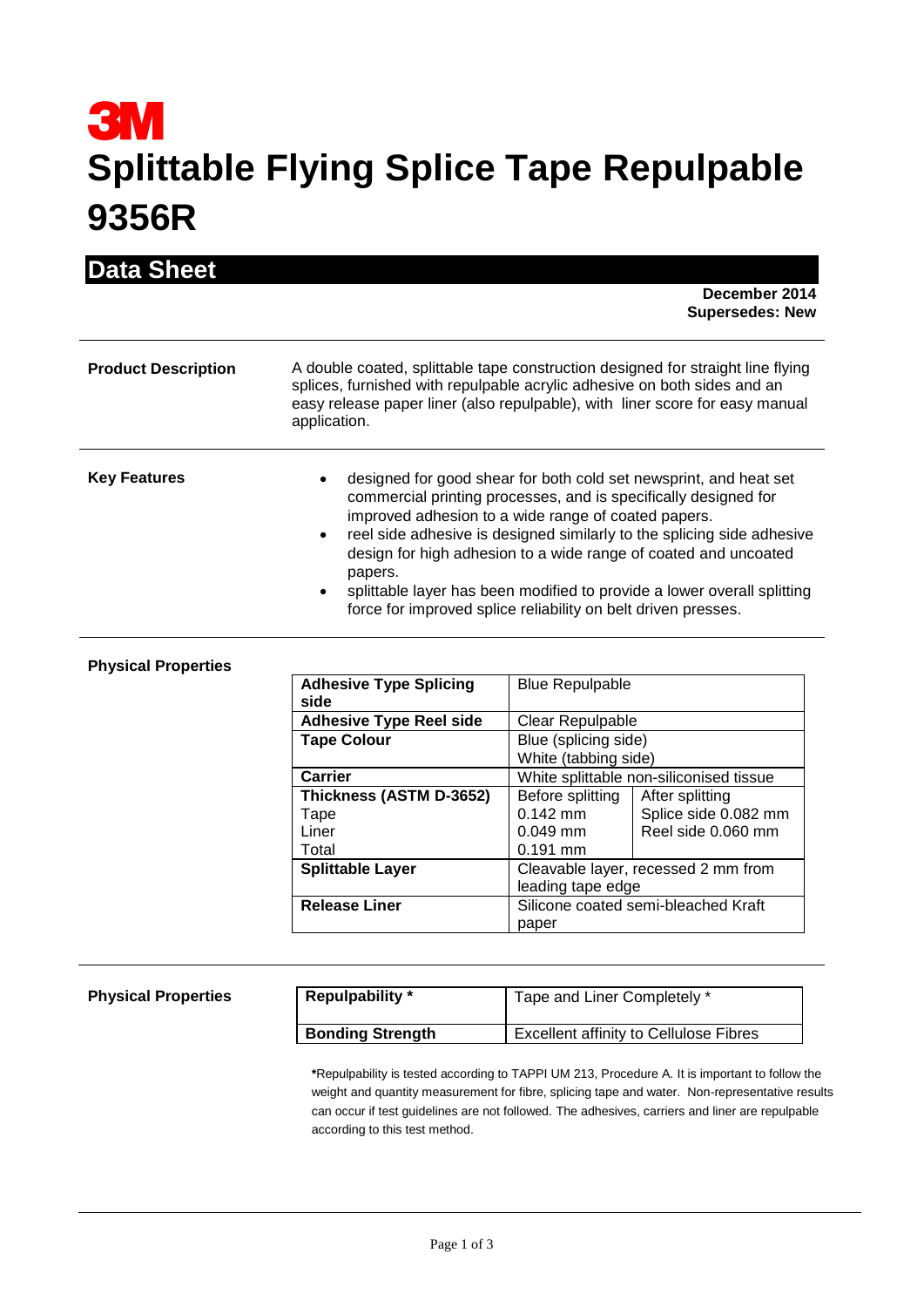| <b>Applications</b>                                                                                                                                                                                                                                                                                                                     | Flying splice of paper webs in the paper industry<br>Flying splice of paper webs on an Off-Machine Coater or on core<br>driven printing presses. Not intended for use on belt driven printing<br>presses.                                                                                                                                                                                                                                                                                                                                                                                                                                                                                                                                                                                                                                             |  |
|-----------------------------------------------------------------------------------------------------------------------------------------------------------------------------------------------------------------------------------------------------------------------------------------------------------------------------------------|-------------------------------------------------------------------------------------------------------------------------------------------------------------------------------------------------------------------------------------------------------------------------------------------------------------------------------------------------------------------------------------------------------------------------------------------------------------------------------------------------------------------------------------------------------------------------------------------------------------------------------------------------------------------------------------------------------------------------------------------------------------------------------------------------------------------------------------------------------|--|
| <b>Storage</b>                                                                                                                                                                                                                                                                                                                          | 3M ™ Splittable Flying Splice Tape Repulpable 9356R should be stored in the<br>original carton at 21°C & 50 % Relative Humidity or refrigerated in the original<br>carton for maximum shelf life. If the product is refrigerated, it should be allowed<br>to warm to a temperature of at least 21°C before using. It is recommended that<br>the protective liner be removed just prior to splicing, rather than leaving paper<br>rolls with prepared splice patterns in storage without the protective liner.                                                                                                                                                                                                                                                                                                                                         |  |
| <b>Shelf Life</b>                                                                                                                                                                                                                                                                                                                       | 12 months from date of manufacture by 3M when stored in the original carton                                                                                                                                                                                                                                                                                                                                                                                                                                                                                                                                                                                                                                                                                                                                                                           |  |
| <b>Precautionary Information</b>                                                                                                                                                                                                                                                                                                        | Refer to product label and Material Safety Data Sheet for health and safety<br>information before using the product. For information                                                                                                                                                                                                                                                                                                                                                                                                                                                                                                                                                                                                                                                                                                                  |  |
| <b>For Additional Information</b>                                                                                                                                                                                                                                                                                                       | To request additional product information or to arrange for sales<br>assistance, please see below for contact details.                                                                                                                                                                                                                                                                                                                                                                                                                                                                                                                                                                                                                                                                                                                                |  |
| <b>Important Notice</b>                                                                                                                                                                                                                                                                                                                 | All statements, technical information and recommendations contained in this<br>document are based upon tests or experience that 3M believes are reliable.<br>However, many factors beyond 3M's control can affect the use and<br>performance of a 3M product in a particular application, including the<br>conditions under which the product is used and the time and environmental<br>conditions in which the product is expected to perform. Since these factors are<br>uniquely within the user's knowledge and control, it is essential that the user<br>evaluate the 3M product to determine whether it is fit for a particular purpose<br>and suitable for the user's method or application. All questions of liability<br>relating to this product are governed by the terms of the sale subject, where<br>applicable, to the prevailing law. |  |
| Values presented have been determined by standard test methods and are average values not to be used for specification<br>purposes. Our recommendations on the use of our products are based on tests believed to be reliable but we would ask<br>that you conduct your own tests to determine their suitability for your applications. |                                                                                                                                                                                                                                                                                                                                                                                                                                                                                                                                                                                                                                                                                                                                                                                                                                                       |  |

This is because 3M cannot accept any responsibility or liability direct or consequential for loss or damage caused as a result of our recommendations.

3M is a trademark the 3M Company.